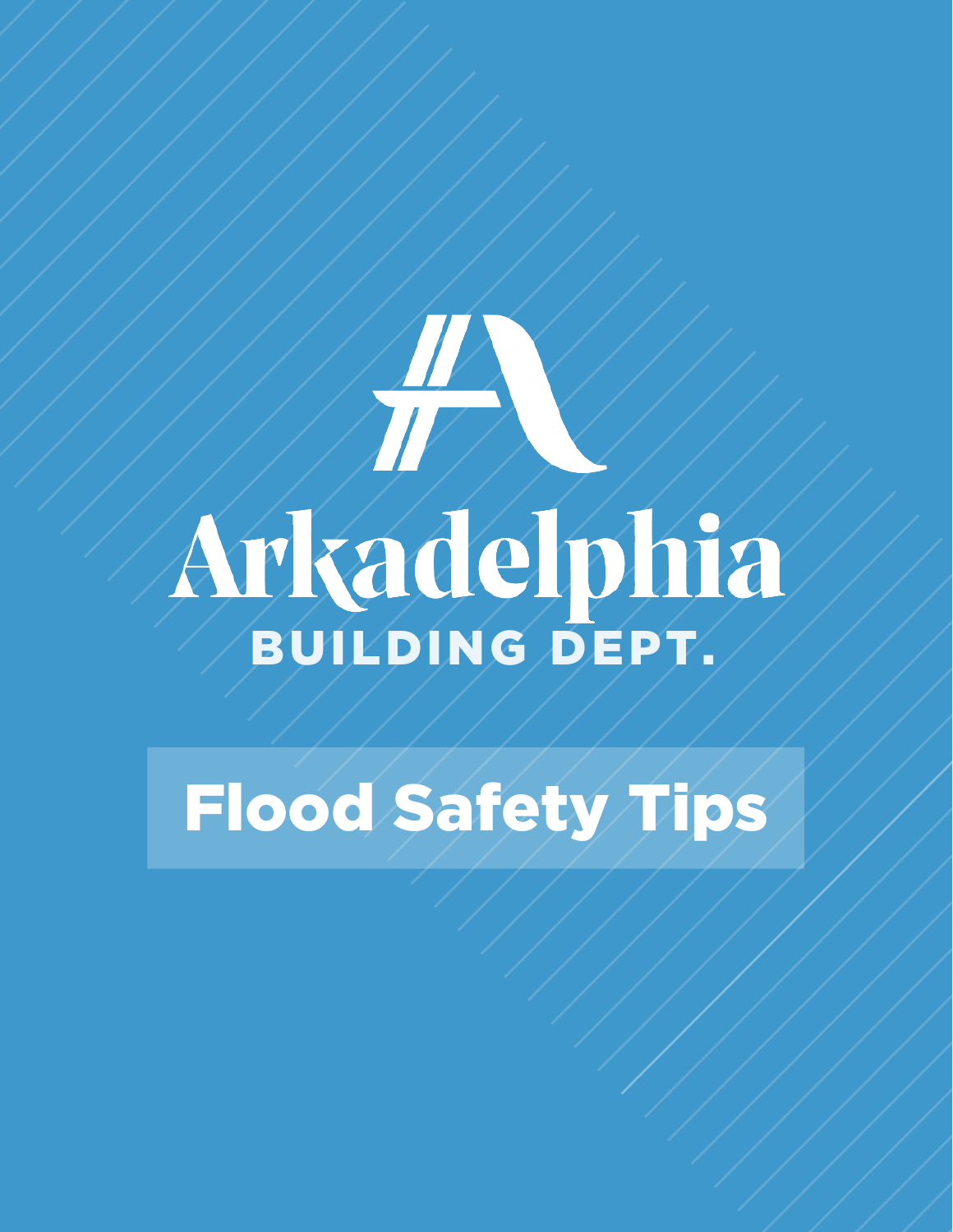# Flood Safety Tips

How to protect yourself outside and inside your home.

# **DUTSIDE**

#### Don't walk through flowing water.

Drowning is the #1 cause of flood deaths. Currents can be deceptive; 6 inches of moving water can knock you off your feet! If you have to walk through flooded waters, use a pole or stick to ensure the ground is still there before you walk through.

#### Don't drive through a flooded area.

More people drown in their cars than anywhere else. Don't drive around road barriers; the road or bridge may be washed away. A car can float in as little as 2 feet of water. Turn around, don't drown!

#### Stay away from power lines & electrical wires.

The #2 flood killer is electrocution. Electrical currents can travel through water. Help save lives by reporting downed power lines to Entergy at 800.968.8243.







# INSIDE

#### Turn off your electricity if  $\mathbf 1$ your building is flooded.

If you don't feel safe doing this, call an electrician. Some appliances, such as television sets, can shock you even after they have been unplugged. Don't use appliances or motors that have gotten wet unless they have been taken apart, cleaned, dried and inspected by a professional.

#### Watch for animals.

Small animals, like rats and snakes, that have been flooded out of their homes may seek shelter in yours. Use a pole or stick to poke and turn items over and scare small animals away.

#### Look before you step.

After a flood, the ground and floors are often covered with debris including broken bottles and nails. Floors and stairs that have been covered with mud can also be very slippery.

# $\blacktriangle$

5

 $\bf{2}$ 

3

#### Be alert for gas leaks.

Use a flashlight to inspect for damage. Don't smoke or use candles, lanterns or open flames unless you know the gas has been turned off and the area has been thoroughly aired out. If you have questions on gas, call CenterPoint Entergy at 800.992.7552.

#### Remember: Carbon monoxide exhaust kills.

Use a generator or other gasolinepowered machine outdoors. The same goes for camping stoves. Fumes from charcoal are especially deadly - Cook with charcoal outdoors.

Clean everything that  $6<sup>1</sup>$ got wet.

Flood waters have picked up sewage and chemicals from roads, farms, factories and storage buildings. Spoiled food and flooded cosmetics and medicines are health hazards. When in doubt, throw them out!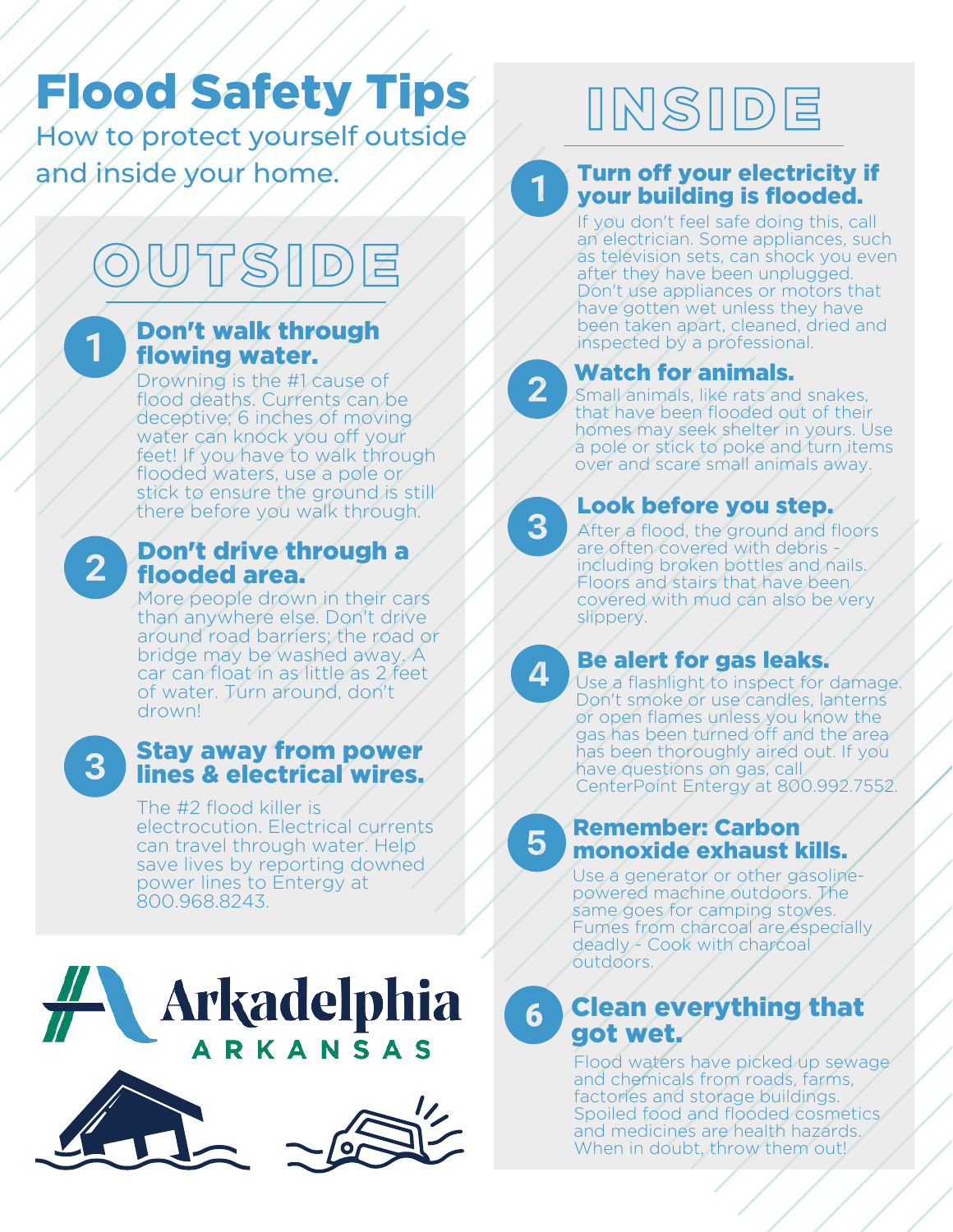# Are you prepared for a flood in your neighborhood?

A look back at our history and how you can protect yourself moving forward.

### What should you do before a flood?

Determine if your property is located in an area subject to flooding. A property locating within a flood zone doesn't necessarily having flooding problems. Upon request, the Building Department will make free flood zone determinations for properties within city limits. FEMA maps are also available in the Clark County Public Library. If located in an "A" or "AE" zone, your property is located within the Special Flood Hazard Area (SFHA), which is an area that has been determined to have the potential for flooding caused by a 100-year flood. The Building Department also maintains elevation certificates for many properties within the city, which are available for review.

#### Retrograde, mitigate or protect property from flood hazards

If the floor level of your property or outside machinery - such as HVAC units is lower than the "Base Flood Elevation" (elevation of the 100-year flood based on the FEMA maps) consider elevating your structure. If flooding is imminent, property can be protected by sandbagging areas subject to the entry of water into living spaces. Valuables and furniture may also be moved to higher areas of the dwelling to minimize damages. City of Arkadelphia officials will make visits to provide one-on one advice to a property owner regarding flooding and drainage issues on private property. Contact us to learn more.

## The flood of 1927

The most notable flooding in Arkadelphia and Clark County took place in April 1927 when the river rose to 23-feet. Since then, the construction of three dams on the upper Ouachita River has helped alleviate flooding in recent years. It is critical to remember the City of Arkadelphia is still subject to flooding from the Ouachita River, Maddox Branch or Millcreek Branch. Arkadelphia is also subject to flash flooding from torrential rains.

## Flood Insurance

Flooding is not covered by a standard homeowner's insurance policy. Renter's insurance does not cover flood claims. A separate flood insurance policy is required to cover damages incurred by flooding. Coverage is available for the building as well as for the contents of the building.The City of Arkadelphia participates in the Community Rating System (CRS) and in the National Flood Insurance Program (NFIP) which makes available federally backed flood insurance for all structures, whether or not they are located within the floodplain. There is a 30-day waiting period before coverage goes into effect. The discount for our current CRS Class 8 rating entitles residents in Special Flood Hazard Areas (SFHAs) to a 10 percent discount on their flood insurance premiums. More than 40 percent of NFIP claims are filed by properties located outside the 100-year floodplain, also known as the Special Flood Hazard Area (SFHA). Contact your insurance agency for more information. Flood information is also available at Town Hall and the Clark County Public Library.

For more information on flood safety or the NFIP, visit:

www.floodsmart.gov www.fema.gov www.fema.gov/floodmaps/national-flood-layer http://water.weather.gov

Arkadelphia ARKANSAS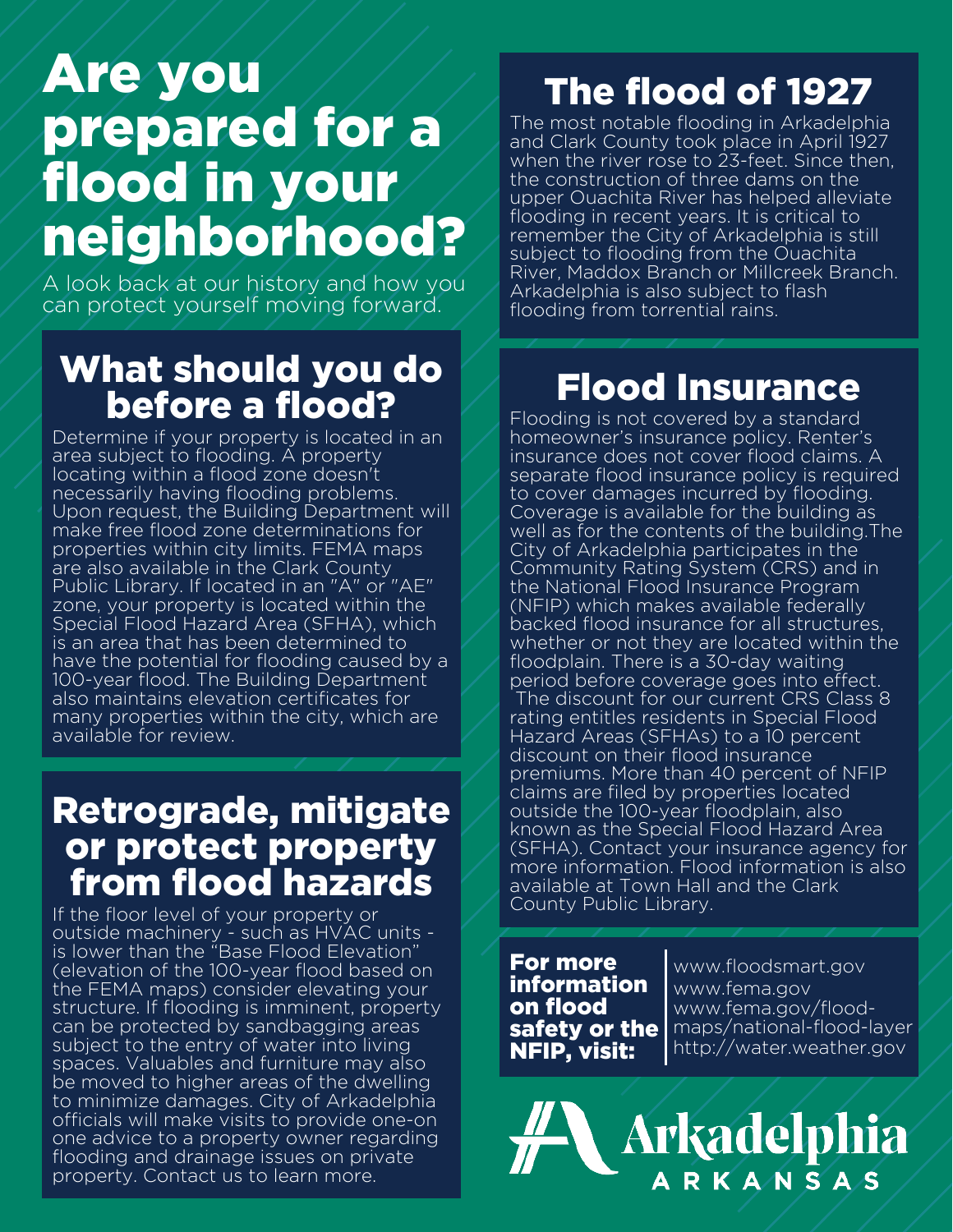

# Understanding Floodplains

How to protect your home and property.

#### Whether you live in a floodplain or not, everyone is at risk of flood damage. Just one-inch of water can cause up to \$25,000 in damage.

#### Did you know most homeowners insurance does not cover flood damage?

Most policies typically cover water damage caused from a problem inside the home, like a burst pipe. Flood insurance is mandatory if your property is located in the Special Flood Hazard Area. To add flood insurance to your policy, contact your insurance agent. Keep in mind, there is usually a 30-day waiting period before you National Flood Insurance Policy (NFIP) goes into effect. Don't wait-Call today!

#### How to protect your home from flood damage

## OUTSIDE / / / / INSIDE

- Maintain proper runoff and drainage outside your home.
- Improve lot grading.
- Retain, create natural greenspace outside of home.
- Install a rain barrel.
- Elevate utilities and service equipment.
- Anchor outdoor fuel tanks.

- Store important documents, possessions in watertight containers.
- Seal foundation & basement walls.
- Install flood vents.
- Install a sump pump.
- Prevent sewer backups.
- Raise electrical system components.
- Anchor indoor fuel tanks.
- · Install a flood alert system.

# 870.246.1818 Questions? Contact us!



Facts & Figures sourced from: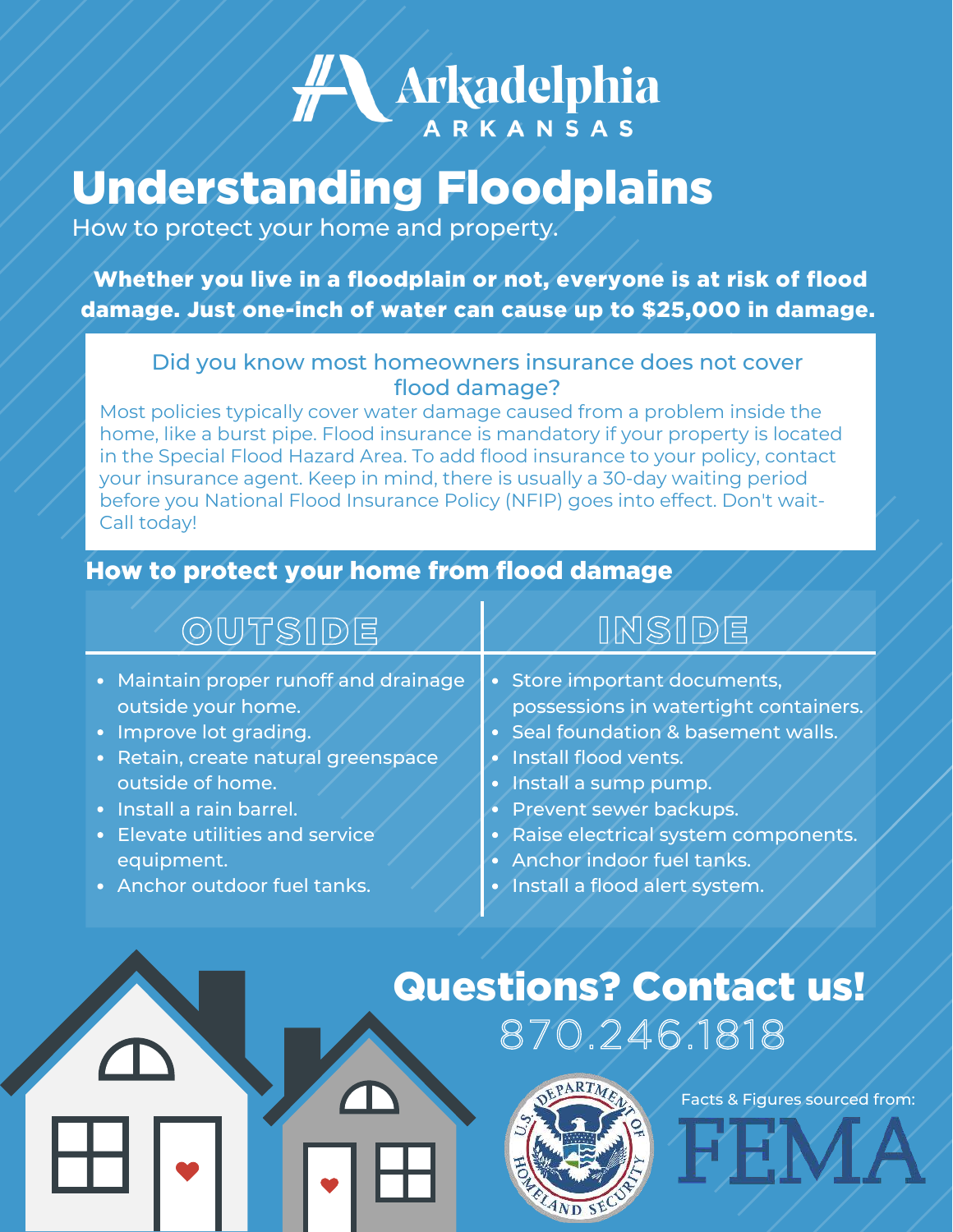

# Turn Around, Don't Drown!

Understanding the dangers of flash flooding.

#### Did you know... 6 inches of water can make a car float. 12 inches of water can carry most cars downstream. 24 inches of water can carry most trucks & SUVs downstream.

Protect yourself and others.

# TURN AROUND, DON'T DROWN!

Most people underestimate the power of moving water. This leads to hundreds of accidents, injuries and deaths per year. If you see moving water on the road in front of you...

#### TURN AROUND, DON'T DROWN!

Road beds may be washed out under flood waters, tree limbs, debris or other large objects could be just under the surface. Whenever you see standing water in the road, turn around and rely on an alternate route to get you to your destination.